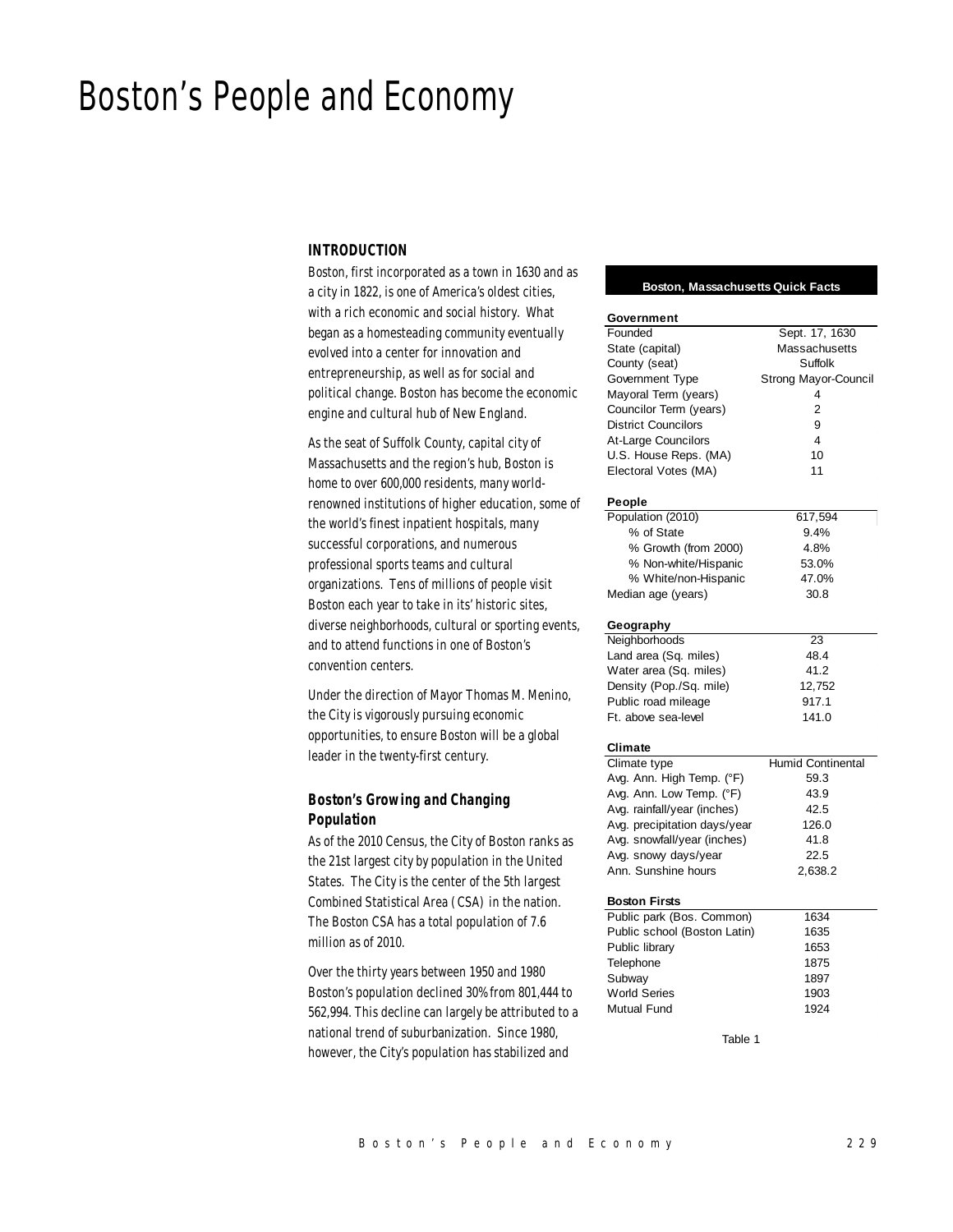grown. The 2010 U.S. Census records the City's population at 617,594, representing about a 5% increase over its 2000 population and nearly a 10% increase over 1980.

With this growth in population has come a change in demographics. A wide range of ethnic backgrounds and countries of origin can now be found in Boston's population. The 2010 census results show that non-White/Hispanic peoples continue to make up the majority of Boston's population, as they have for the past 10 years (Table 2).

The 2010 Census also shows that Boston is a relatively young city. Children ages 19 and under make up 22% of the City's population. More than one out of every three persons in Boston is between the ages of 20 and 34 years old. People ages 35 to 54 years old comprise 24% of the population. People ages 55 to 64 years old comprise 9%. Senior citizens ages 65 and above make up only 10% of the City's population.

# *Boston's Jobs, Labor Force, and Income*

Boston ranks among the highest in concentrations of employment in the U.S. In 2010, Boston supplied an estimated 657,669 jobs, approximately one out of every six jobs in Massachusetts and one out of every fourteen jobs in New England. Employment in the City has stabilized with the unemployment rate (not seasonally adjusted) in Boston steady, but up slightly from 6.4% in June 2012 and to 6.8% in June 2012.

With the number of Boston based jobs exceeding the resident labor force by more than double, the City is the recipient of many daily commuters. Between 1970 and 2000 (2010 data from the Census Bureau has not been released as of this printing), the number of non-Suffolk County residents commuting to jobs in Suffolk County increased over 40% to nearly 328,000 (Figure 2). And, as Boston has continually become a better place to live, more residents are choosing to live in the City and commute out for their jobs. Between the City's population low point in 1980 and 2000, the number of Suffolk County residents commuting to jobs outside the county grew nearly 50% and now represents 30% of the resident county labor force.



**Boston's Population** *1950 to 2010 Census*

## Figure 1

The City's resident labor force has undergone another transformation. Of the 266,505 Boston residents working in 1970, 45% held blue-collar jobs and 55% held white-collar jobs. In 2010, of the 327,561 Boston residents working, those holding blue-collar jobs fell to 32%, and those employed in white-collar occupations rose to 68% (Table 2). The changing needs of a service-based economy have resulted in a better educated and a more highly skilled workforce. In 2000, 79% of the adults in Boston had completed high school, compared to 53% in 1970. A full 36% of adults in Boston had completed college in 2000, compared to only 10% in 1970. According to the most recent estimates from 2010, 86% of adults had completed high school, and 44% of adults had completed

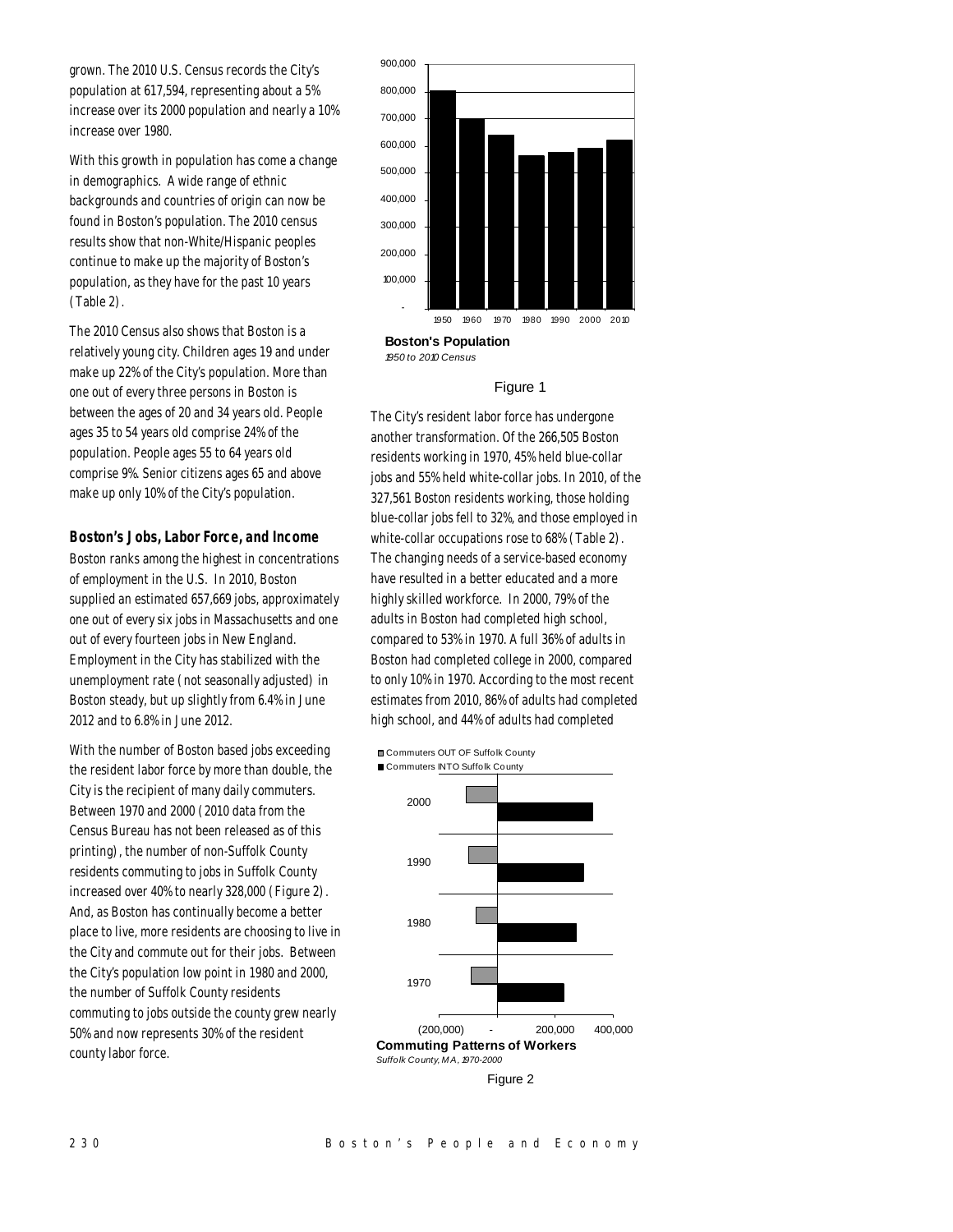# college.

Along with Boston's well-educated workforce comes comparatively high household incomes and wages. In 2010, median household income in the City was \$50,710, up 27% from 2000 (Table 2). Median household income in Boston is consistently more than 30% greater than the median household income in the United States. Per capita Personal Income in Suffolk County was \$52,856 in 2010. The average annual wage and salary disbursement per job in Suffolk County was \$74,881 in 2010. Beginning around 1990, wages in Suffolk County began to grow faster than the state and the nation. In 2010, the average annual wage per job in Suffolk County was 32% higher than the average Massachusetts wage and 59% higher than the national average wage (Figure 3).

## *Key Sectors in the Boston Economy*

#### Transportation

A key to any city's economic health is its ability to transport residents, workers, and visitors efficiently and safely to their intended destinations, whether in the city or throughout the region.

Local Travel In the fall of 2009, Mayor Menino declared

## **Boston's People**



Suffolk County  $\longrightarrow$  MA



that "the car is no longer king in Boston." As such, the City has made investments into "greener" transportation for its residents, visitors and employees. A contract for a bike sharing program has put bike stations in various points around the City for users to rent for trips around town. As of December 2012, the City has installed a total of 60 miles of bike lanes on City roads with more to follow. The City also now has 39 discounted scooter/motorcycle parking spaces downtown to encourage the use of these fuel efficient

|                  |                                      | 1970                           | 1980      | 1990     | 2000     | 2010     |
|------------------|--------------------------------------|--------------------------------|-----------|----------|----------|----------|
| Population       | <b>Total Population</b>              | 641,071                        | 562,994   | 574,283  | 589,141  | 617,594  |
|                  | % White Alone                        | <b>NA</b>                      | <b>NA</b> | 59%      | 49%      | 47%      |
|                  | % Non-White/Hispanic                 | 18%                            | 30%       | 37%      | 51%      | 53%      |
|                  | <b>Black or African-American</b>     | NA.                            | NA        | 24%      | 25%      | 22%      |
|                  | Asian                                | <b>NA</b>                      | <b>NA</b> | 5%       | 8%       | 9%       |
|                  | Hispanic or Latino                   | NA.                            | NA        | 11%      | 15%      | 18%      |
|                  | Other                                | <b>NA</b>                      | NA        | 1%       | 3%       | 4%       |
| <b>Income</b>    | Median Household Income              | \$7,935                        | \$12,530  | \$29,180 | \$39,329 | \$49,893 |
|                  | Average Annual Wage (Suffolk County) | NA.                            | \$15,472  | \$31,272 | \$55,522 | \$74,881 |
| <b>Education</b> | % High School Graduate               | 34%                            | 35%       | 27%      | 24%      | 24%      |
|                  | % Some College Completed             | 9%                             | 13%       | 19%      | 19%      | 18%      |
|                  | % College Graduate                   | 10%                            | 20%       | 30%      | 36%      | 44%      |
|                  | Employment Labor Force               | 266,505                        | NA.       | 304,507  | 304,224  | 327,561  |
|                  | Unemployment Rate (resident)         | 12.8%('75) 7.8%('83) 8.6%('91) |           |          | 2.70%    | 7.9%     |
|                  | Number of Jobs                       | 576.125                        | 572,078   | 622,433  | 688,077  | 657,669  |
|                  | % Blue Collar Jobs                   | 45%                            | 40%       | 33%      | 31%      | 32%      |
|                  | % White Collar Jobs                  | 55%                            | 60%       | 67%      | 69%      | 68%      |
|                  | % Manufacturing Jobs                 | 11%                            | 9%        | 5%       | 4%       | 1%       |
|                  | % Trade Jobs                         | 22%                            | 16%       | 13%      | 12%      | 11%      |
|                  | % Finance Jobs                       | 13%                            | 13%       | 15%      | 15%      | 15%      |
|                  | % Service Jobs                       | 25%                            | 36%       | 42%      | 46%      | 58%      |

Boston Redevelopment Authority, U.S. Census Bureau, M assachusetts Division of Employment and Training,

M assachusetts Department of Labor and Workforce Development

Table 2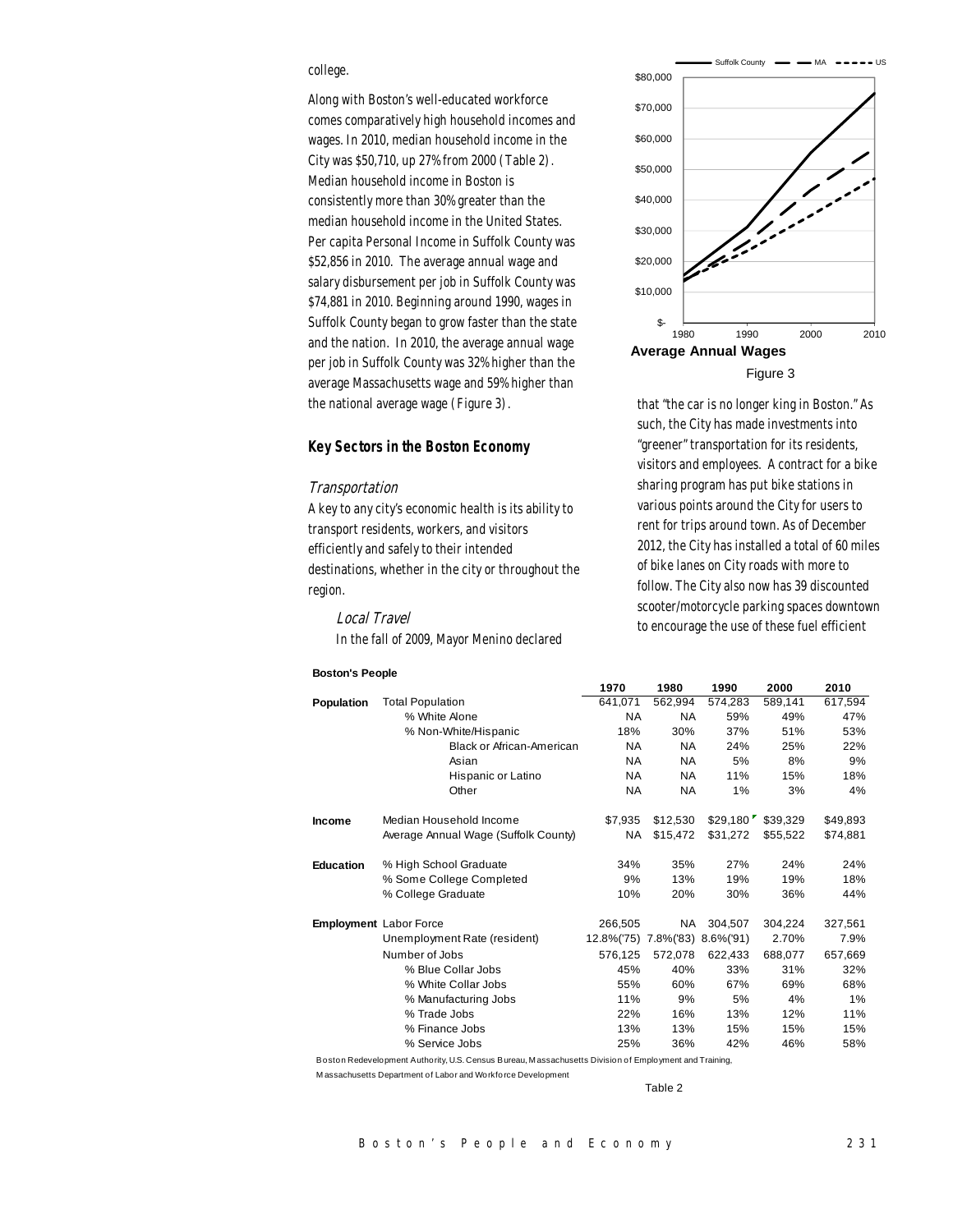vehicles. The City itself has moved to limit emissions and increase the fuel economy of its fleet by purchasing hybrid vehicles and requiring new taxi cabs to be hybrids as well. The City is also currently running an internal fleet-sharing program. "FleetHub" is an online reservation system allowing City employees to reserve pooled vehicles for departmental use. This innovative system reduces the total number of vehicles needed by the City through vehicle-sharing across departments and functions and by increasing utilization of individual vehicles to their maximum. Thus far the system is functioning in 2 locations with 16 sedans (including 6 hybrids and one electric) shared among 317 enrolled drivers. Of the 317 drivers, 187 have reserved a car to date.

Boston's public transportation system reaches into every neighborhood of the City whether by trolley, subway, bus, or commuter train. Several major transportation initiatives are increasing access and reducing travel time. The Massachusetts Bay Transportation Authority (MBTA) is nearing completion of the new "Silver Line" in three phases to operate as part of its core downtown transit system. The completed Phases 1 & 2 are providing rapid transit bus services connecting Downtown with the Seaport district and with Chinatown and Roxbury. Phase 3, now in planning and design, will include connections between the first two phases.

The MBTA provides commuter rail, subway, local bus and express bus services, and water ferry service to 175 cities and towns in eastern Massachusetts, offering public transit to a population of almost 4.7 million people in an area of 3,200 square miles. The MBTA currently serves about 1.3 million passengers per day.

The "Big Dig", or Central Artery Tunnel, connects the Massachusetts Turnpike to Logan Airport and relocated the previously elevated Interstate 93 under the City, reopening views of Boston Harbor not seen for half a century. The Mayor's "Crossroads" project is reconnecting long disconnected city neighborhoods by rebuilding the roads

## **Largest Private Employers in Boston**

**Over 10,000 Employees** Brigham & Women's Hospital

Massachusetts General Hospital

#### **5,000 to 9,999 Employees**

Beth Israel Deaconess Medical Center Boston University Children's Hospital Boston Fidelity Investments (FMR Corp.) Harvard University (Graduate Schools) State Street Corporation

# Table 3

that once ran between them. In addition, the Rose Kennedy Greenway is complete. This large downtown series of parks and gardens will be an enormous benefit to residents. workers, and visitors to the City of Boston for years to come.

## Regional Travel

Boston's South Station, one of three major high speed rail terminals on Amtrak's Northeast Corridor, currently hosts high speed intercity passenger rail including Amtrak Acela Express and Northeast Regional Services. It is also the terminus for Amtrak's Lake Shore Limited service between Boston and Chicago. The Boston-New York-Washington portion of the Northeast Corridor carried over ten million passengers in FY 2010 on Acela Express, Regional Service or other trains, more than any other service in the country.

The metropolitan Boston roadway system provides commuter access to the City through surface arteries and three limited access interstate highways that connect Boston to the national highway system. Interstate 90 (the Massachusetts Turnpike), just extended as part of the Central Artery Project, leads westward from Logan Airport through downtown Boston to the New York State border. Interstate 95, the East Coast's principal north-south highway, connects Boston to New Hampshire and Maine to the north and New York City and Washington D.C. to the south. Interstate 93, another north-south highway, extends from just south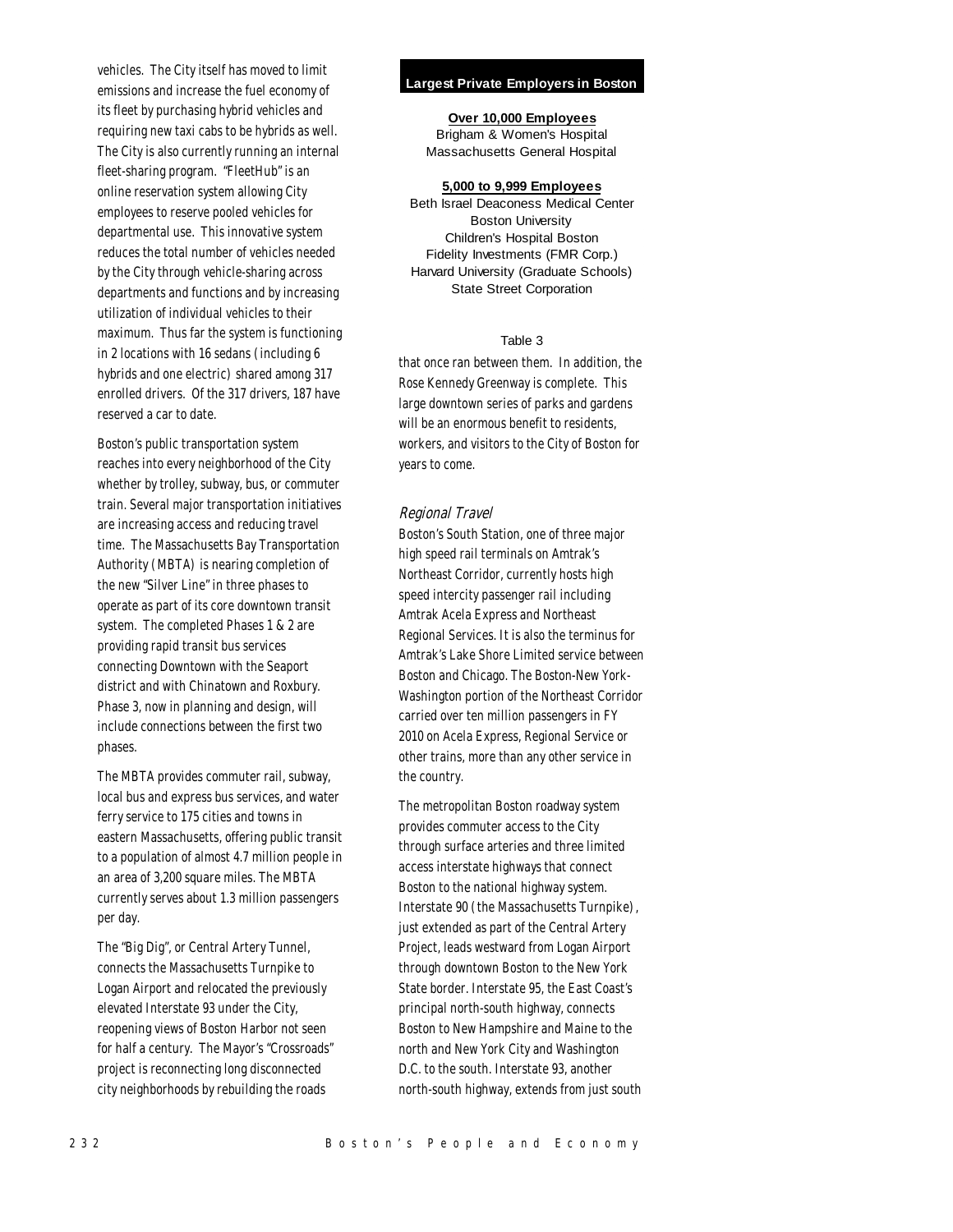of the City to New Hampshire. Major industrial parks and high-technology companies line these transportation arteries.

#### National and International Travel

In 2010, Boston's Logan International Airport was the most active airport in New England, the  $19<sup>th</sup>$  most active airport in the United States, and the  $48<sup>th</sup>$  most active airport in the world. In 2012, Logan served over 29.3 million international and domestic passengers, a 1.4% increase from 2011. Logan Airport is also very important to the economy as a center for processing air cargo. In 2012, Logan Airport's air cargo and mail volume totaled 546.2 million pounds. This was a small decrease from 2011 air cargo and mail volume.

The Port of Boston provides New England businesses with excellent deep-water port facilities and access to world ports, as well as feeder service to Halifax, Nova Scotia, and New York. The Port of Boston ranked as the  $12<sup>th</sup>$  largest Atlantic coast seaport by container volume shipped. The Port of Boston has also become a major cruise ship port, hosting 380,151 cruise ship passengers in fiscal 2012, an increase of 1.0% from the year before.

# Higher Education, Healthcare, Life Sciences, and Financial Services

Higher education, health care and financial services play a major role in Boston's economy. An examination of Boston's 55 largest private employers in 2010, shows that 75% are involved in these key sectors.

Boston hosts 34 universities, colleges, and community colleges, with a combined enrollment of over 150,000 students annually. Included among the City's colleges and universities are some of the finest educational institutions in the country, including Boston College, Boston University, and Northeastern University.

These institutions of higher education have a major effect on the City's economy. Because many of these students remain in Boston after graduation, the City's educational institutions are a major source of highly-skilled professionals for the City's workforce. Boston's colleges and

universities contribute to the economy in ways beyond providing a work force to City businesses and maintaining a stable workforce of nearly 46,000 themselves. Since 2007, seventeen new higher education building projects were completed. Since 2000, thirty-three dormitories have been built. In addition, as of January 2013, three dormitories and four academic buildings are in construction and six more buildings have been approved.

Many of the nation's finest research and teaching hospitals are located in Boston, including Massachusetts General Hospital, Brigham and Women's Hospital, Beth Israel/Deaconess Hospital, Boston Medical Center, New England Medical Center and Children's Hospital, as well as 25 community-based health centers. In total there are 22 inpatient hospitals in the City. Furthermore, the City is home to the medical and dental schools of Harvard University, Tufts University, and Boston University. In 2011, there were an estimated 125,000 people, or one in five of all Boston jobs, employed in health services in the City.

The Boston metropolitan area remains the nation's foremost region for the life sciences industry for consecutive years 2011 and 2012 according to the "2012 Life Sciences Cluster Report" a study by the realty group Jones Lang LaSalle. Boston benefits from its: skilled labor force availability, leading universities in basic academic science fields, innovative research and development districts; proximity to major research hospitals, and strategic presence of venture capital resources. The study estimates that there are 74,000 employees in greater Boston within the industry sub-sectors of pharmaceuticals, biotechnology and medical devices; within the nation only San Diego has a greater percentage of its workforce in these industries.

Many of the country's leading financial services firms are located in Boston, including Fidelity Investments, John Hancock/Manulife Financial, State Street Corporation, and Wellington Management. The City also has the distinction of being the birthplace of the mutual fund industry. In 2011, there were over 100,000 people employed in the finance, insurance and real estate industries in Boston.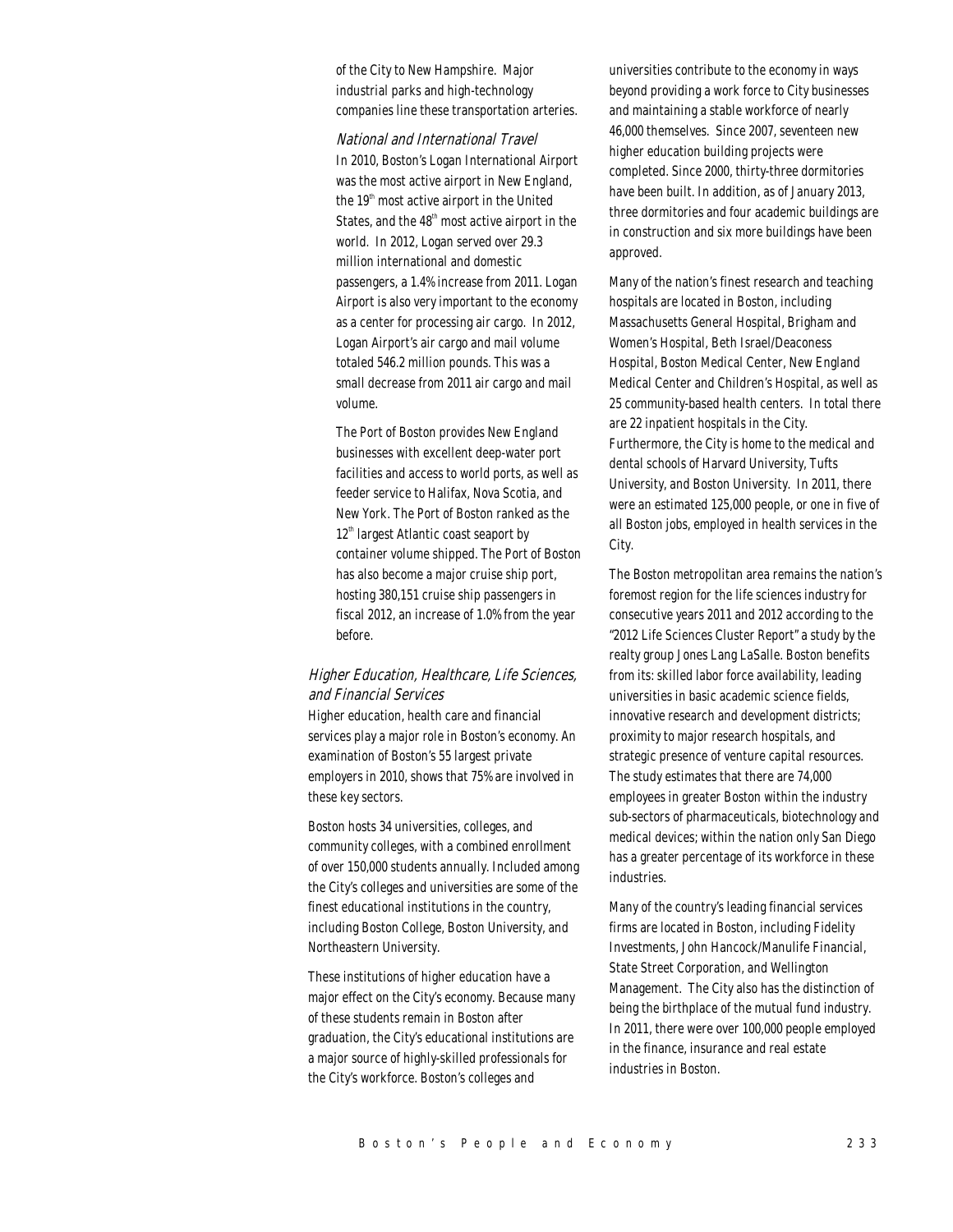

Figure 4

## Travel, Tourism, and Culture

The City entertains many types of visitors each year. From those seeking historical sites, museums, sporting events, restaurants, theatre or business conventions; Boston is a great place to visit. According to the Greater Boston Convention and Visitors Bureau, an estimated 22.5 million people visited Boston in 2012. Of those, an estimated 1.5 million were international visitors to Boston and Cambridge.

Boston is an attractive destination for conventions, meetings and gate shows. The Boston Convention and Exhibition Center (BCEC), located on a 60 acre site in South Boston, contains 516,000 square feet of contiguous exhibition space designed to accommodate larger conventions. This facility, along with new hotel projects in the City, has given a significant boost to the local economy. In 2011(the latest data available), the Boston Convention and Exhibition Center, along with the John B. Hynes Memorial Convention Center, hosted 237 events, about even with 2010. There were a total of 622,854 attendees in 2011, down 17.6% from 2010. Boston also has several other sites for small and medium size conventions and conferences including the World Trade Center and Bayside Exposition Center.

The City of Boston is home to five major professional sports teams: the Boston Red Sox baseball team which plays at historic Fenway Park, the Boston Bruins hockey team, and the Boston

Celtics basketball team which play at the new TD Garden. The New England Patriots football and Revolution soccer teams play at Gillette Stadium in nearby Foxborough, MA. The New England Aquarium, Museum of Fine Arts, Isabella Stewart Gardener Museum, Institute of Contemporary Art and many other attractions bring in thousands of tourists each year. The City also provides venues for concerts, ice shows, circuses and other entertainment performances as well as street festivals and parades in its neighborhoods and parks.

# *Economic History & Outlook*

During the 1960's, the national economy thrived and unemployment was consistently below 6% in the City. In the 1970's, Boston experienced the same pain felt across the country as the term "stagflation" was coined. The 1980's produced a period of great economic growth. The 1990's gave way to recession again with unemployment over 8% and a collapsing real estate market which transitioned into a long expansion with lower unemployment, more commercial development and increased home values. In the early 2000's, Boston experienced a mild recession along with the rest of the nation but continued to grow afterward. In 2008, the City was swept up with the nation in the "great recession". While Boston and Massachusetts did not fare as badly as some others, especially in the real estate market, the job loss and foreclosures were tough on the City indeed.

## Housing

The housing market is a source of growth for many industries and is a barometer of economic health overall. Since the end of the most recent recession, the housing market has come back unevenly across the country. Boston is faring better than many other metropolitan areas that were harder hit to begin with.

Prices of existing homes are slowly increasing according to two sources of data. According to the National Association of Realtors, in the second quarter of 2013, the median sale price of an existing home in the Boston MSA was \$382,000, an increase of 5.6% over the same quarter in 2012. This recent value is a 31.5% increase from the recent nadir in the first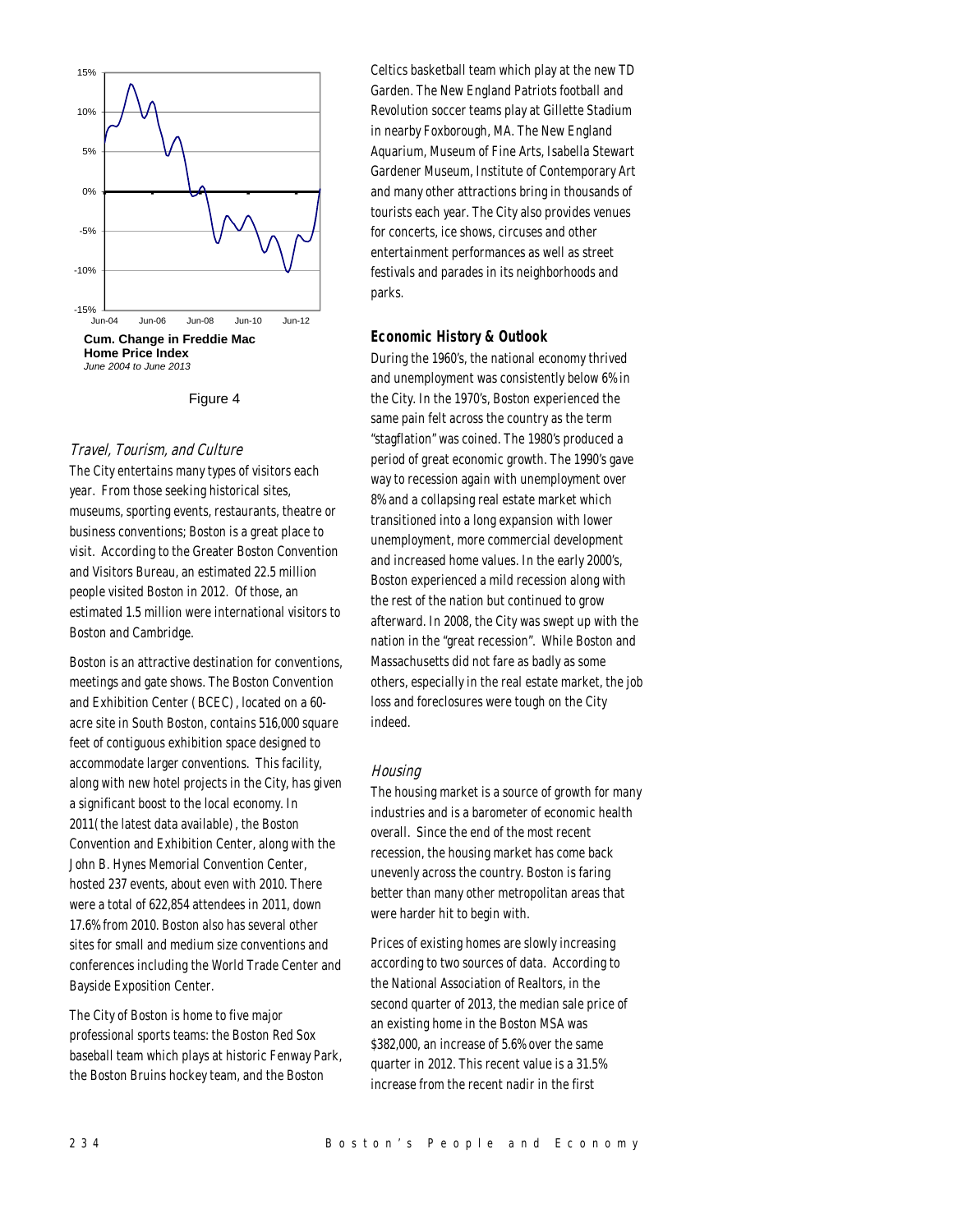

*Department of Neighborhood Development 1992-2012*

#### Figure 5

quarter of 2009, but still 9.3% below the peak in the second quarter of 2006. A look at the cumulative change in the Freddie-Mac Home Price Index (Figure 4) shows that cumulative price changes since December 2003, negative since September 2008, finally turned positive in June 2013.

Indicators of the housing market in Boston continue to improve. According to the Greater Boston Association of Realtors, sales of Boston homes decreased 8.9% between June 2012 and June 2013. Inventory of homes for sale is down sharply, days on the market are down and homes are selling for very close to asking price.

Rents and rental activity in the City have increased recently. The monthly median advertised rent across the entire city for all types and sizes of apartments rose 9% in 2012 from \$2,200 to \$2,400. Meanwhile, rental volumes have increased by 11%

Economic conditions, combined with the correction in the real estate market, has put the number of residential foreclosures closer to the levels experienced in the mid-1990's real estate market crash. In 2011, 526 foreclosure deeds were finalized in Boston. The number declined to 308 in 2012. This decline is a welcome change from the recent peak of 1,154 deeds that occurred in 2008 (Figure 5).

#### Office Market

With Boston becoming such a white collar town, the market for office space is a strong indicator of the local economy. The City downtown area has roughly 60 million square feet of office space. According to the firm Jones Lang LaSalle, the City has a vacancy rate of 9.8% as of fourth quarter 2012. When including space available to sublet, this figure increases to 16.5%. According to another firm, Cushman & Wakefield, the City's vacancy right in the middle of the top 20 cities it measures, or right at the national average.

A March 2013 Boston Globe article stated that average office rents in the City have increased 16% since the bottom of the market 3 years ago. The declining vacancy and increasing rents are prompting more development of office space in the City. As of January 2013, there were two large office projects under construction and several others had been approved by City planners.

#### Hotels

Tourism is a big Boston industry supporting over 40,000 jobs in Suffolk County and nearly \$7.0 billion in spending for domestic travelers alone. The number of hotel rooms built and occupancy and room rate statistics are an indicator of the health of that industry.

The number of hotel rooms available in the City has grown dramatically over the last 10 years increasing from about 14,000 rooms to over 18,000 rooms. Much of this was in response to demand resulting from the construction of the Boston Convention and Exhibition Center (BCEC). The BCEC and the smaller Hynes Convention Center produce considerable demand for hotel nights. Enough so that Massachusetts Convention Center Authority (MCCA) is seeking to have two more hotels built on MCCA land abutting the BCEC to meet demand for more and closer hotel rooms for that facility.

Boston's hotel market has rebounded significantly since faltering in 2008 and 2009, both in terms of occupancy rates and average daily room rates. In 2012, the average daily room rate was \$215 and occupancy was at 78.5% citywide. These figures are an increase over 2011 with an average daily room rate of \$200 and occupancy of 77.0%.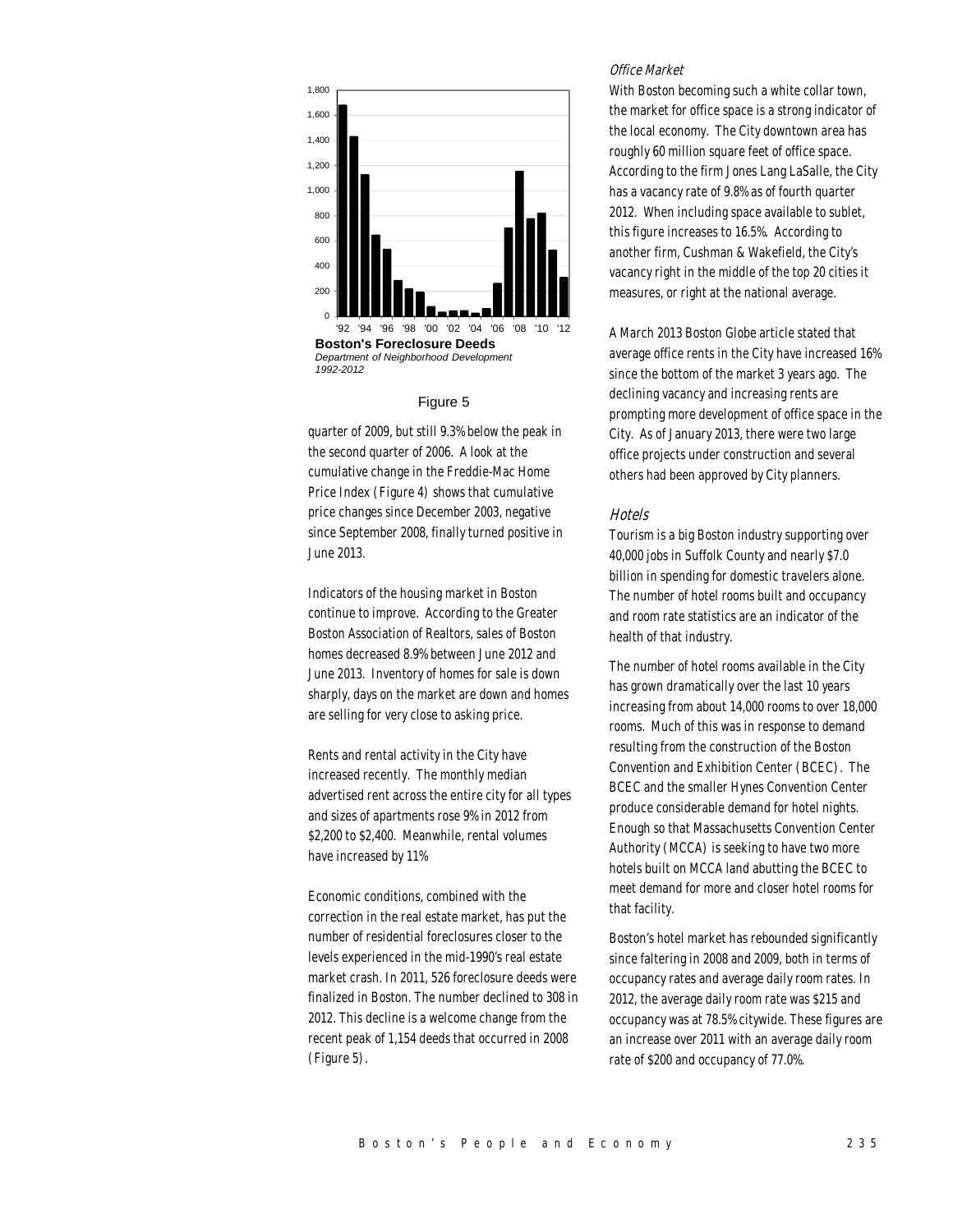# Development

There are many long-term economic development projects proceeding in Boston. These include plans to develop the East Boston and South Boston waterfronts; further enhancements to Boston's neighborhoods through the Empowerment Zone and Main Streets initiatives; and continuing development of retail and business districts citywide.

With the State Legislature clearing the way for casinos in Massachusetts in 2011, a proposal has been put forth to develop a casino at the site of the current Suffolk Downs horse racing track in the City's East Boston neighborhood. The owners of the track, in Partnership with Caesar's Entertainment, have proposed a \$1 billion resortstyle casino and racetrack facility. The proponents estimate the casino would employ over 4,000 people and serve millions of customers each year. The regulatory process for this type of development is long and deliberate, including a referendum vote by the residents of East Boston and the City of Revere (part of the property resides in that neighboring city). The new Massachusetts Gaming Commission will eventually award 15 year licenses to competing casino applicants in early 2014. Construction of facilities would begin immediately after any license is awarded. Casino applicants are required by law to negotiate a community benefits agreement to offset impacts to the host community of having such a development within its borders.

Dudley Square, in the heart of the Roxbury neighborhood, is currently undergoing revitalization. The City is moving forward on plans for construction of a new municipal office building in Dudley Square. The plan calls for approximately 500 city employees to work in the new Dudley Square building, primarily administrators in the School department. The current cost estimate for design and construction is \$115 million. This project will help stimulate the economy around Dudley Square, allowing it to grow to its potential as a major neighborhood commercial center.

Longwood Center, a \$350M project located in the heart of the Longwood Medical and Academic Area broke ground. Development will add 350,000 square feet of R&D space in Boston's strongest life sciences cluster. One-third of Longwood Center has already been leased to Dana Farber and the

developer is in active negotiations with other life sciences lessees. In addition, topping of the Vertex Pharmaceuticals' 18-story new headquarters took place in July. The \$800 million project will create 1,200 construction jobs. Nearly 1,300 employees are expected to work in the headquarters, and 500 more jobs will be added. Including Vertex Pharmaceuticals, Boston has welcomed more than 14 new life sciences companies accounting for more than 2,700 jobs in the last 2 years.

The Commonwealth of Massachusetts is in the process of reviewing for final approval the application filed by the developer and the City of Boston to support the Vertex project with up to \$50 million in state bond financing for public infrastructure through the Infrastructure Improvement Incentive ("I-Cubed") program. The City also approved a tax increment financing (TIF) credit for approximately \$12 million. Construction began in June 2011.

Some other recent large downtown projects and their associated square footage are as follows: Russia Wharf, 660,000 sq. ft.; One Marina Park Drive, 500,000 sq. ft.; Two Financial Center, 214,000 sq. ft.; Atlantic Wharf, 517,000 sq. ft.; and Lincoln Plaza, 119,000 sq. ft.

Not all development happens in downtown Boston. Revitalization of Boston's neighborhoods occurs through organizations such as Boston Main Streets Program. Main Streets is a partnership between the City and the National Trust for Historic Preservation to improve the local business climate in neighborhoods. The program provides businesses with resources for storefront improvements, programs and training, and local events and promotions to support local businesses. There are currently twenty Boston business districts participating in the Main Streets program. In 2012, 130 new or expanded businesses opened in main streets districts adding 729 jobs. The Main Streets Program has improved the marketability and business strategy of business districts, and preserved the character of surrounding residential areas. 4

Boston Back Streets, run by the Boston Redevelopment Authority (BRA) is a program similar to Main Streets but focused on industrial businesses in the City. In 2012, Back Streets aided 6 businesses, created or retained 214 jobs and